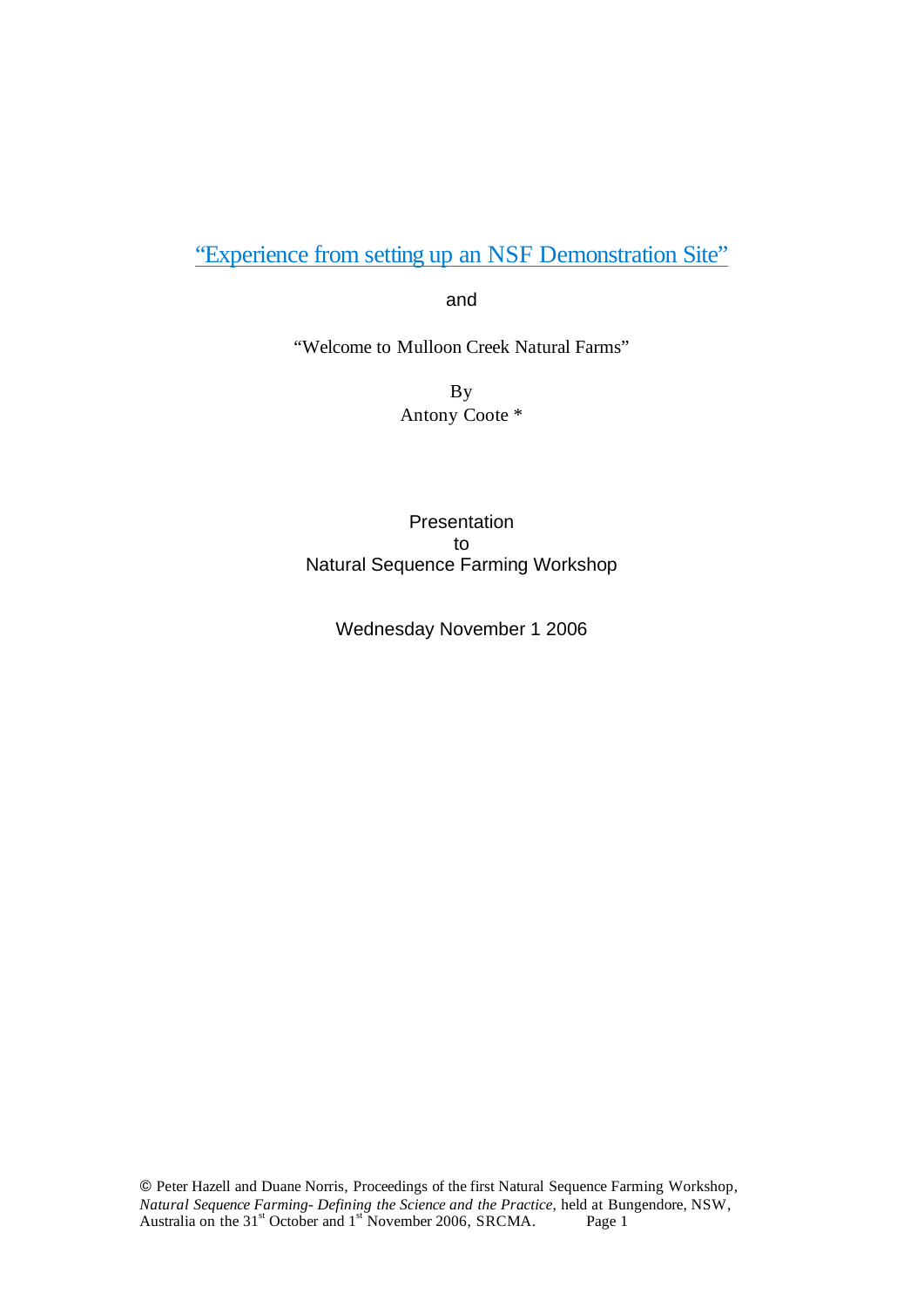Welcome, in advance, to Mulloon Creek Natural Farms (MCNF)!

MCNF is a grazing, cropping, research and teaching enterprise covering two farms on the Mulloon Creek about 12 kms east of Bungendore toward the coast. We cover 2,500 Ha or 5,700 acres and straddle the Great Dividing Range. Our enterprises are cattle, sheep (for wool and meat) and laying hens on pasture.

We practice biodynamic farming (for approximately 18 years) and are certified with the Biological Farmers Association (BFA). Our Vision is "to be a model of restorative natural agriculture, growing biodiversity and building environmental capital to be shared for the benefit of future generations." (Copy of expanded version is available).

There is set in place, a mechanism to ensure MCNF continues on beyond me.

You will visit today the "Home Farm" where there is about six kms of creek, three of which have been treated as a joint venture between me and the CMA in cooperation with the Landcare Council. It is the first national demonstration under such an arrangement.

When you are on site can I suggest you observe Peter's work from two viewpoints that I find easily explain what is happening.

1. Look at this body (the land) as a beautiful living patient that is in a rapid process of dying. First we have to stem the flow of blood, the gigalitres of water that drain through and out towards the sea, bringing in so little for the land itself and taking away so much nutrient. Then we have to re-hydrate the body. With the next step, we have to cover the scorched bare skin with the "wool" or "hair" nature intended so it can modulate the heat and cold – this is done with plants – green surface area.

Then give the body the ability to recycle its moisture efficiently. Then work out to the extremities, in this case up to the tops of the hills. By transporting the nutrients to the tops of the hills from where they came gravity does the work just like it's always done.

Then finally, keep the hills moistened from the mists floating from what is created in the re-hydrated lower country.

The result is that when this once dying body is fully healthy recycling nutrients and hydration, most of the rain falling can run off and be used elsewhere because so little of it will be needed to top up the system.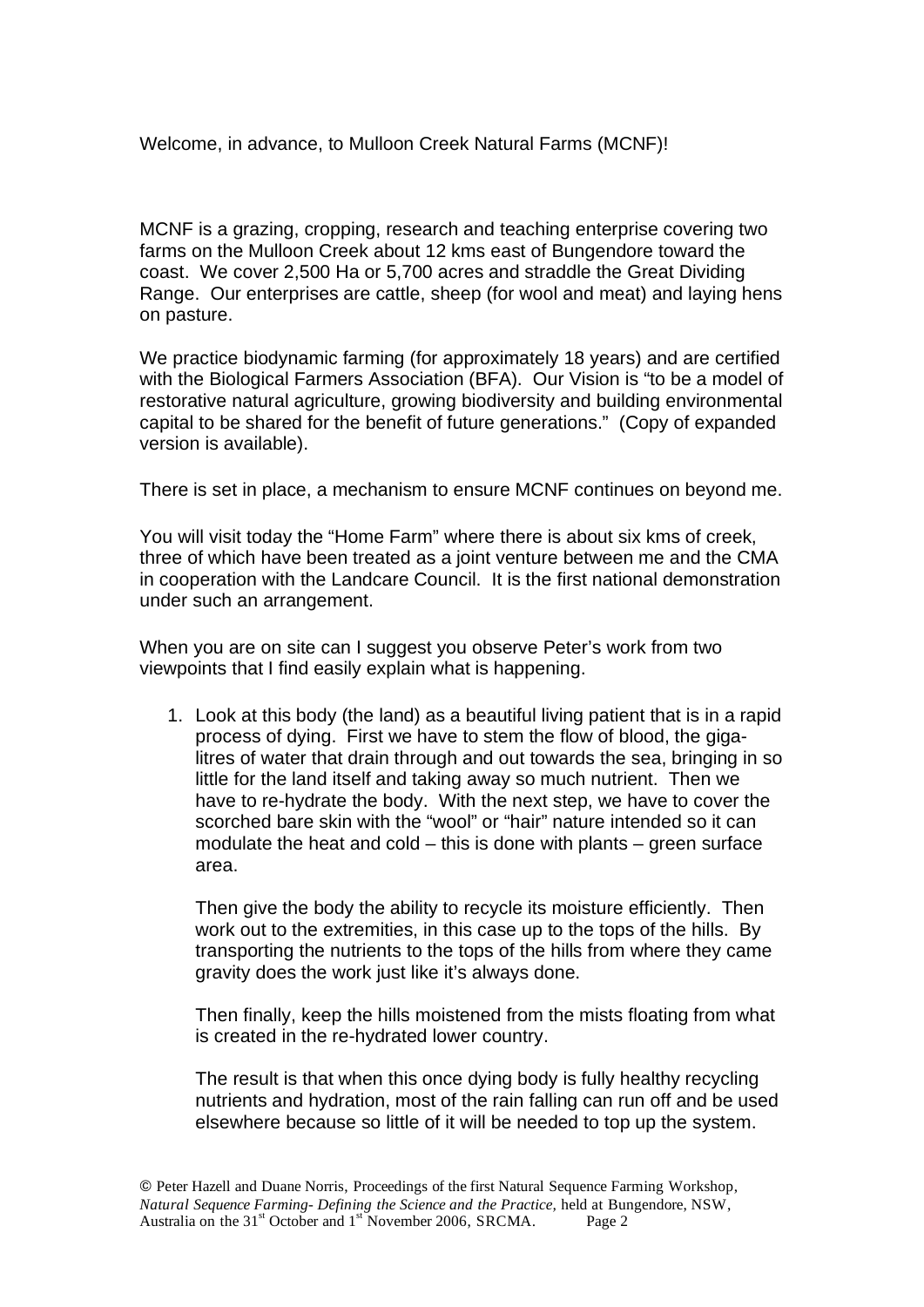2. Another way I look at the flood plain itself, draws an analogy with something we deal with every day – the banking system. Why do we call the edge of a river or creek a "bank"? A financial bank takes in deposits. A river bank takes in deposits of water by capillary action through the sand veins in the clay. The financial bank uses the deposits to nourish its own resources: the river bank uses its deposits to nourish the whole flood plain underneath the surface and in so doing increases its own "environmental" capital just as the financial bank uses the money to build its financial capital. When there is a need for us to use money, we withdraw it from the bank. When there is a need for the river to maintain its flow during dry times, it also withdraws the nourished water from the bank as the river level reduces. This is a very simple analogy but one that I find easily relates to those who are first introduced to the NSF concept.

Coming now to the main points I have learned from the practical observations and involvement in this project. Some key issues I see are appearing that emanate from the genius Peter Andrews is, along with his emphasizing to us the urgency and importance of the task ahead, and the realization from my, and others, practical experience on the ground that results can happen very, very quickly.

First let us recognise clearly the genius of Peter Andrews. I quote from "The New Scientist", December 2005. "Einstein's physics transformed how we understand the world…. Einstein insisted that great theories are those that explain the most facts from the least number of principles. This was his aesthetic of simplicity, and it was rooted in his belief that the simpler the theory, the less it will look anything like the world will see. The ultimate goal of science, he believed, is to find one all-encompassing, self evident principle or set of principles from which the whole of reality can be deduced. "The supreme task of the physicist," he wrote, "is to arrive at those universal elementary laws from which the cosmos can be built up by pure deduction. There is no logical path to these laws; only intuition, resting on the sympathetic understanding of experience, can reach them."

This leads to my second issue. If, as I have experienced, Peter has the attributes of Einstein in this field, then a way must be found to enable him to be trusted to carry out his work and fine tune it as he goes. This may be accomplished simply by a mechanism by which he could be retained, as any professional, to deliver an outcome.

My third issue, from some experience now, is that it is now time to slow down the road shows and focus on delivering the work. It is time to slow down the talk and speed up the walk. We must be very careful about over-promising and under-delivering. Disappointment is related to expectation. There is now so much expectation with Peter having met at least five thousand people and the publicity about him has reached many, many more, that the disappointment is going to be just as great as the enormous expectation, if substantial action is not put in place very soon.

 Peter Hazell and Duane Norris, Proceedings of the first Natural Sequence Farming Workshop, *Natural Sequence Farming- Defining the Science and the Practice,* held at Bungendore, NSW, Australia on the 31<sup>st</sup> October and 1<sup>st</sup> November 2006, SRCMA. Page 3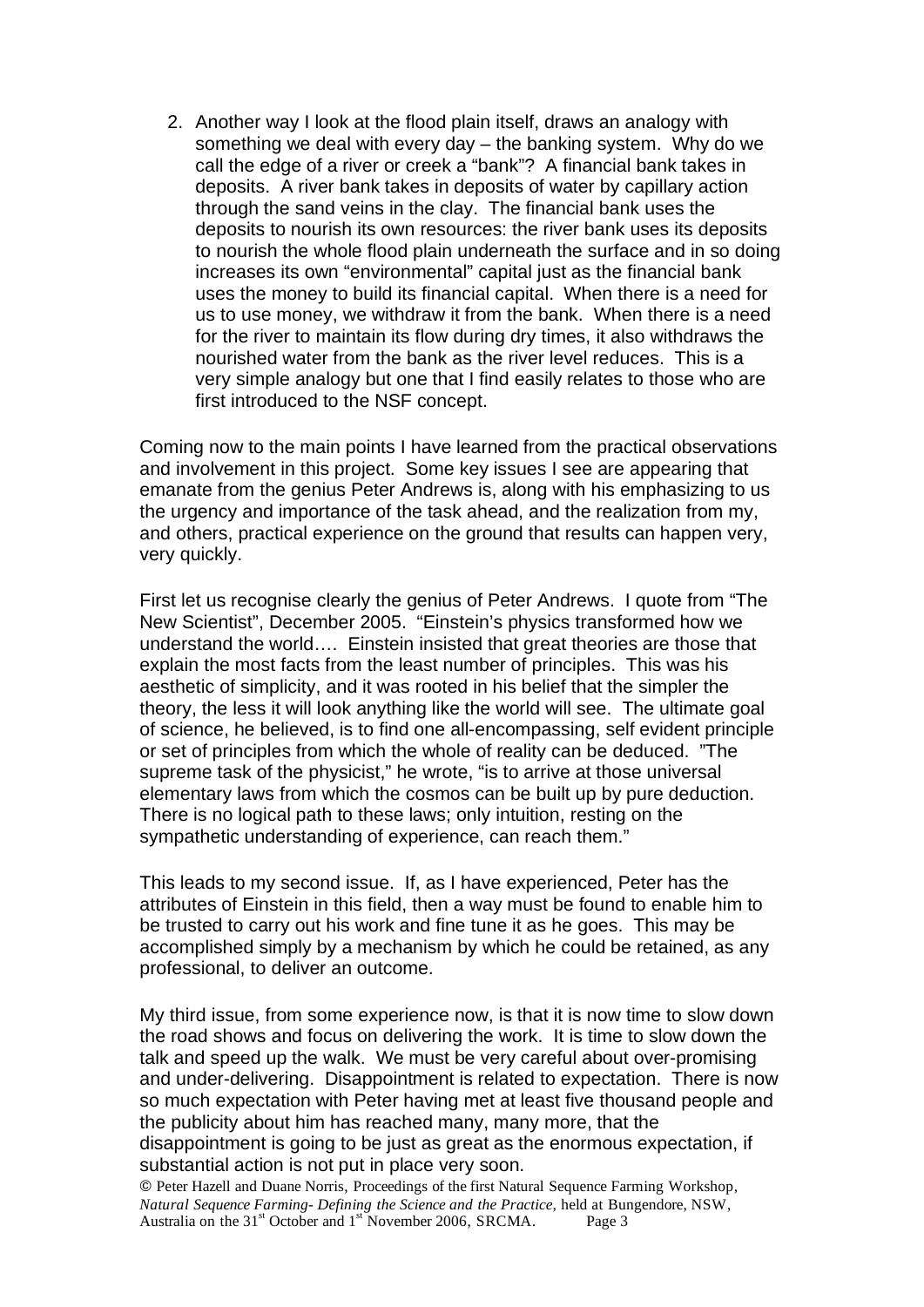The design and implementation of projects is now highly dependant on Peter himself. He can probably only fully complete between five and ten projects per year. So this work has to be leveraged through a very well organised training program to train operators and to train trainers. We have an International Reference Panel for the science – should we be thinking about a national reference panel for the implementation? This body could be given, or set for itself, terms of reference, with the objective of making recommendations by a set time.

The critical resource for the implementation will be people of ability who can implement, first of all, the structural and planting work in the riparian zone. I suggest these be drawn from CMA operatives who currently have practical experience, and also farmers. As to the latter I feel the country has been handed a wonderful opportunity that emerges from adversity. In the current economic crisis for farmers, so many graziers have now sold their stock and now actually have time on their hands, but, of course, no financial resources and, in fact, very large debts. Is it time, right now, for government, on behalf of the whole community of this nation, to fund these farmers in a salaried form for a period of time to be trained and then to implement NSF on their own farms and farms in their district, co-operatively working with each other in teams. This sort of massive work program has probably not been experienced since the Great Depression of the 1930's, but maybe it is time for this most important leadership by government to act now.

My fourth issue deals with the matter of "definitions", e.g. How do we define:

- Pioneer species
- Landscape restorative plants
- Weeds
- Irrigation and hydration
- Infrastructure and contracture
- Swampy meadows, chain of ponds
- Etc.

My next issue from the MCNF experience is what has been raised by others, especially Pam Green, i.e. to review and determine enabling as opposed to restricting (or constricting) legislation so the CMA people can have the freedom to enable this amazing process to proceed fully.

As an important aside, I have noticed the willingness and excitement of CMA staffers and also neighbouring farmers in getting involved in something they know in their hearts is so important. These people love getting out into the field and doing this sort of work.

 Peter Hazell and Duane Norris, Proceedings of the first Natural Sequence Farming Workshop, *Natural Sequence Farming- Defining the Science and the Practice,* held at Bungendore, NSW, Australia on the 31<sup>st</sup> October and 1<sup>st</sup> November 2006, SRCMA. Page 4 A major issue that is right with us now, is funding. We do have good funding sources, but most farmers can't afford a 50% contribution in cash for something that is not going to give them a financial return quickly. Farmers will get a financial return from NSF, but not for possibly a few years. What they need is funding from government (representing the whole community, especially the city dwellers) for the transition period of say three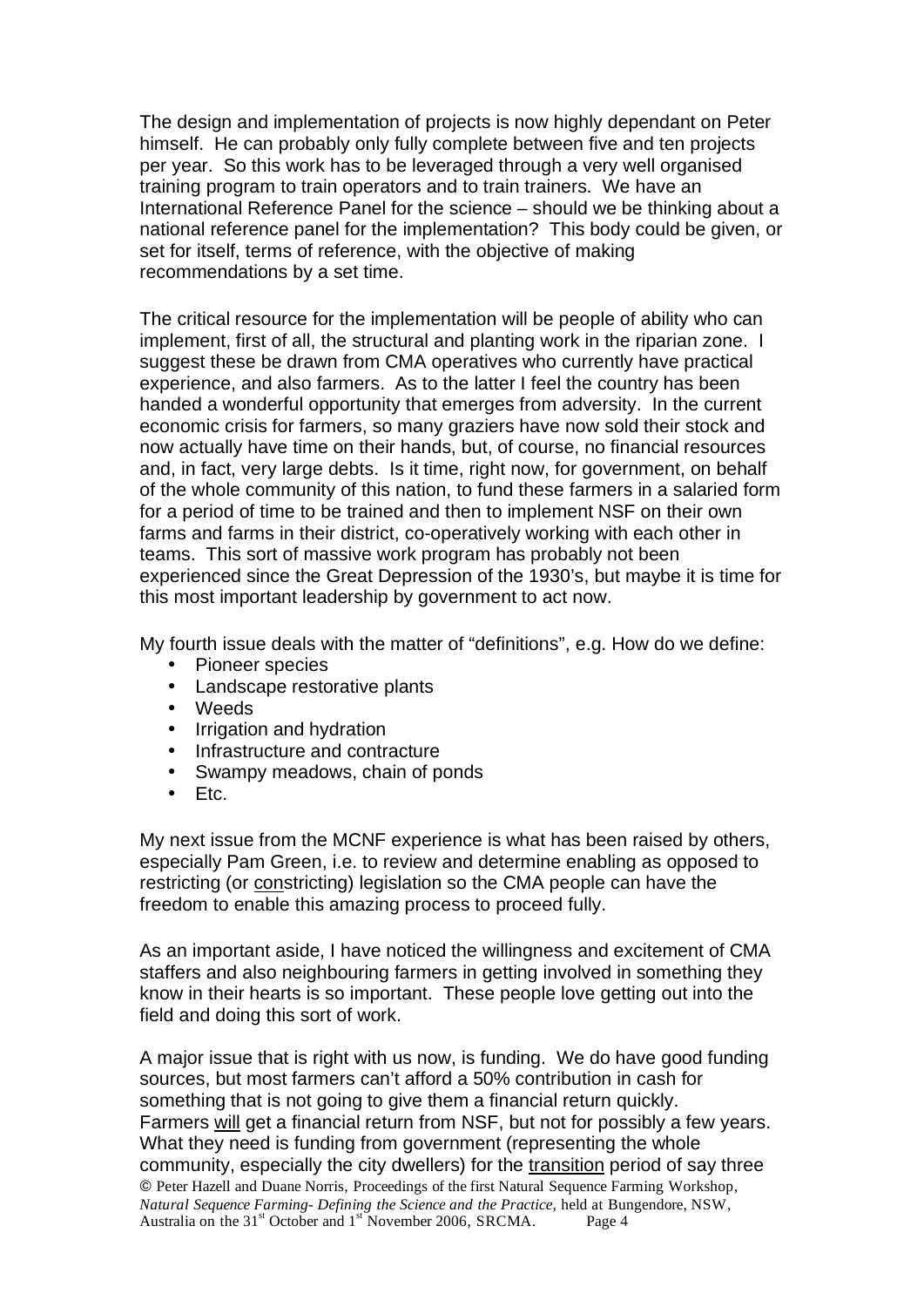years. As a farmer, and taxpayer, I feel this is so timely right now. Most farmers will have little or no income for the next couple of years at least. Furthermore they have little to do on their farms once the stock are gone. Why not fund them to do this restorative work? John Williams has alluded to the mood being timely for this.

My next point based on my experience with NSF is that it is essential to develop a mechanism by which Tarwon Park is secured as the foundation research institution for the continuing of Peter's work.

My second last issue has to do with creating recognition with the decision makers of each stakeholder, that NSF is not only of critical importance to this country, but is also critically urgent. The key stakeholders to do with agriculture and the landscape are:

- Landholders
- Suppliers
- Customers
- Government politicians and bureaucrats
- Lenders of \$

Each is led by a person who lives in a city, here or overseas – the largest landholders, the key suppliers of machinery, fuel, fertilizers, etc, the major customers, the supermarkets, government decision makers and financial institutions. These people, as decent as they may be, cannot know, in their bones, the critical importance of these issues in the landscape. Confucius was attributed with saying "the best fertiliser for the farm is the owner's feet", and let us be reminded of the line in a Slim Dusty song "There's no drought or starving stock on a sewered suburban block". I think it is important to point out the realistic situation to these decision makers that it is almost impossible for them to understand, but can they at least back up with their own resources, the people who do.

My final point backs up Pam Green's deeply held belief in the need for people to work together. In nature there is a clear understanding of the role of BOTH competition and co-operation. Only in humans is this confused. I have been in an industry for many years where competition is the lifeblood – retailing. When on the Australian team for a sport, our psych testing put me in the 98<sup>th</sup> percentile for competitiveness. But think how much we all compete with our entrenched positions to defend our egos. And yet, no matter how much we compete, there is room also, just as importantly, for co-operation. These issues are too important for taking stances because of party politics, funding or anything else. Our children and grandchildren don't really care what political party does what, but, quite rightly, they will accuse us of allowing our bickering to destroy their future for them. What are we going to say to them when they ask us "What did you do when you got the warnings?" We have the warnings right now. United or co-operatively we stand – divided or competitively, we certainly fall.